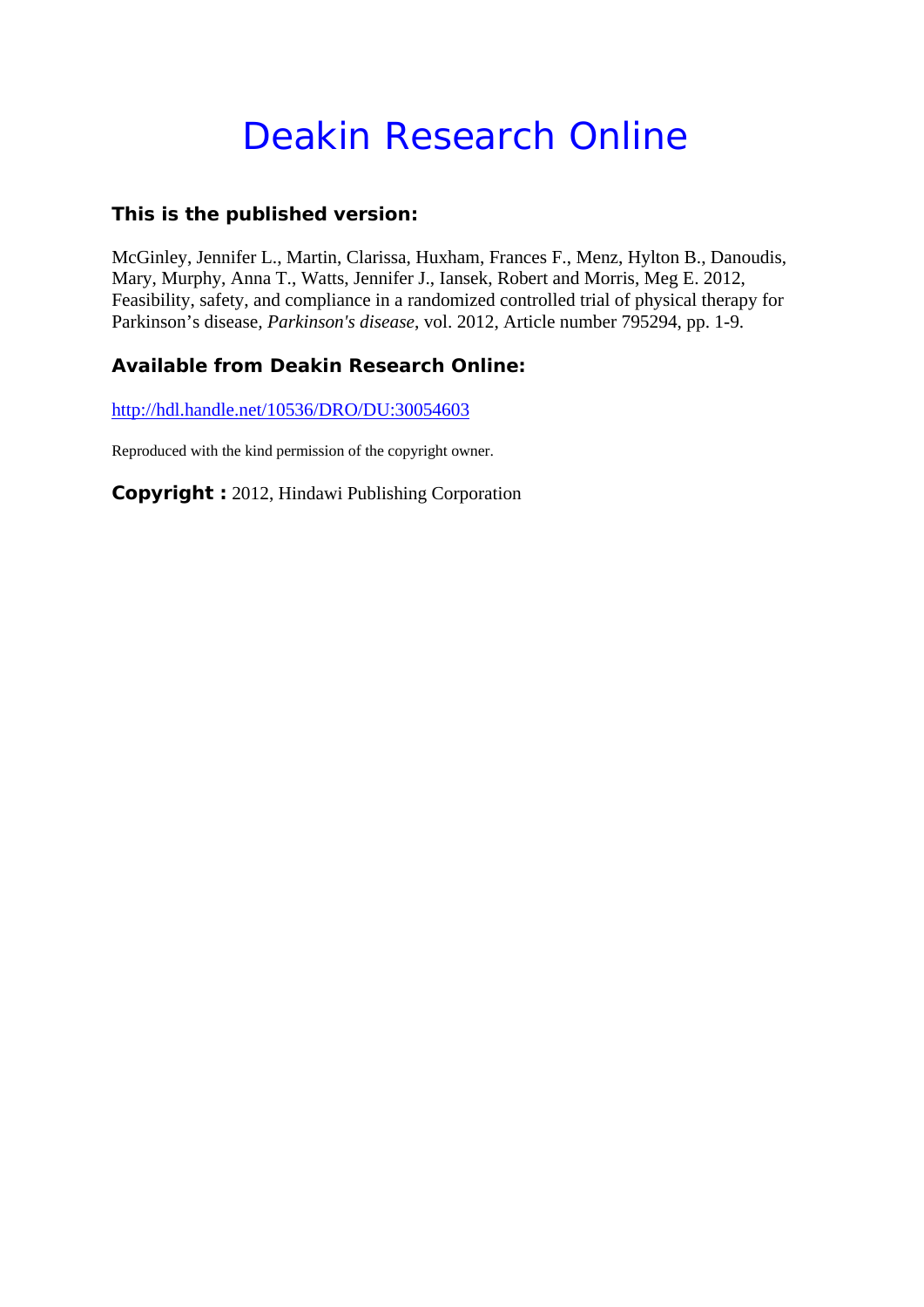# *Research Article*

# **Feasibility, Safety, and Compliance in a Randomized Controlled Trial of Physical Therapy for Parkinson's Disease**

## Jennifer L. McGinley,<sup>1,2</sup> Clarissa Martin,<sup>1</sup> Frances E. Huxham.<sup>1</sup> **Hylton B. Menz,<sup>3</sup> Mary Danoudis, <sup>1, 2</sup> Anna T. Murphy, <sup>1, 2</sup> Jennifer J. Watts, <sup>1, 4</sup>** Robert Iansek,<sup>2</sup> and Meg E. Morris<sup>1</sup>

*1Melbourne School of Health Sciences, Physiotherapy, The University of Melbourne, Carlton, VIC 3010, Australia*

*2National Parkinson Foundation Center of Excellence, Clinical Research Centre for Movement Disorders*

*and Gait and Victorian Comprehensive Parkinson's Program, Kingston Centre, Warrigal Road, Cheltenham, VIC 3192, Australia*

*3Musculoskeletal Research Centre, Faculty of Health Sciences, La Trobe University, Bundoora, VIC 3086, Australia*

*4Centre for Health Economics, Monash University, Building 75, Clayton, VIC 3800, Melbourne, Australia*

Correspondence should be addressed to Jennifer L. McGinley, mcginley@unimelb.edu.au

Received 1 August 2011; Accepted 13 September 2011

Academic Editor: Terry Ellis

Copyright © 2012 Jennifer L. McGinley et al. This is an open access article distributed under the Creative Commons Attribution License, which permits unrestricted use, distribution, and reproduction in any medium, provided the original work is properly cited.

Both efficacy and clinical feasibility deserve consideration in translation of research outcomes. This study evaluated the feasibility of rehabilitation programs within the context of a large randomized controlled trial of physical therapy. Ambulant participants with Parkinson's disease (PD) ( $n = 210$ ) were randomized into three groups: (1) progressive strength training (PST); (2) movement strategy training (MST); or (3) control ("life skills"). PST and MST included fall prevention education. Feasibility was evaluated in terms of safety, retention, adherence, and compliance measures. Time to first fall during the intervention phase did not differ across groups, and adverse effects were minimal. Retention was high; only eight participants withdrew during or after the intervention phase. Strong adherence (attendance *<sup>&</sup>gt;* 80%) did not differ between groups (*<sup>P</sup>* <sup>=</sup> *.*435). Compliance in the therapy groups was high. All three programs proved feasible, suggesting they may be safely implemented for people with PD in community-based clinical practice.

## **1. Introduction**

Physical rehabilitation in Parkinson's disease (PD) is a growing field of investigation. Although a number of small randomized controlled trials (RCT) have reported some benefits of physical rehabilitation programs for people with PD [1–5], the outcomes of recent systematic reviews remain equivocal [6–8]. There are many excellent examples of clinical trials, particularly those evaluating rehabilitation outcomes (e.g., [2, 4, 9]). The existence of such rich literature highlights the importance of ensuring high levels of adherence and compliance with therapy protocols, as well as carefully tracking attrition and adverse responses [10]. This manuscript addresses that gap.

The conduct of clinical research presents challenges; trial outcomes can be influenced by many variables related to the rigor of research methods employed, such that even carefully planned and well-funded clinical trials can fail to yield high-quality data or allow results to be translated into practice. In addition, exercise modalities aimed at strengthening and preventing falls may present safety risks to the potentially frail and debilitated participants enrolled in physical rehabilitation clinical trials.

Participant retention has been identified as an issue in a number of previous randomized controlled trials of physical rehabilitation in PD, particularly those studies involving an inactive control group [11, 12]. It has been suggested that offering an alternative therapy as a control intervention may improve retention in nonpharmacological randomized clinical trials [11]. Without the option of blinding participants to group allocation within a physical rehabilitation clinical trial, the challenge becomes developing alternative therapy programs that offer participants an equivalent participation experience whilst minimizing overlap with the content of the active intervention.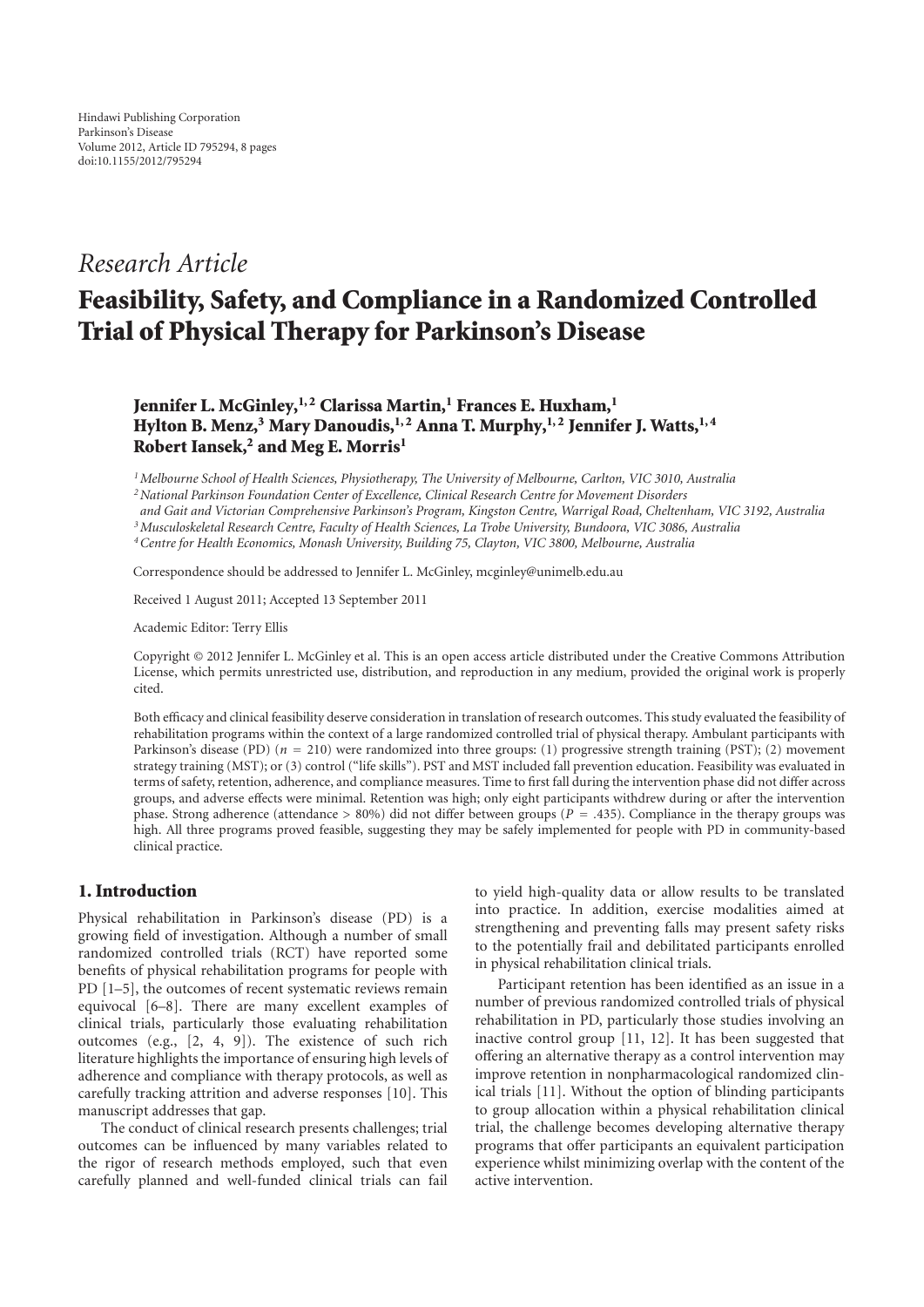Adherence and compliance are key variables influencing the outcome of clinical trials in PD [13]. Within the context of a physical rehabilitation trial, it is important to establish not only when participants attend (adherence; [1, 13]), but what activities they complete during their attendances, that is, the extent of their engagement with the program (compliance; [13]). Adherence and compliance, therefore, reflect the adequacy and appropriateness of therapy content for the sample and should be considered within the design of a clinical trial by the development of appropriate therapy and training protocols.

To date, few trials of physical rehabilitation programs for PD have reported adherence and compliance data (e.g., [14]). Fewer studies have described in detail the strategies used or recommended to maximize adherence and compliance in this patient group. The purpose of this paper is to report the safety, retention, adherence, and compliance rates of a large RCT investigating the efficacy of physical rehabilitation to reduce falls and improve mobility in people with PD. In addition, strategies to improve adherence and compliance will be described, and implications for future research will be discussed.

#### **2. Methods**

*2.1. Study Design.* We conducted a single blind randomized controlled trial to evaluate the effectiveness of two methods of physical therapy combined with falls education to improve mobility and decrease falls in people with PD, relative to a control intervention [15]. Ethical approval was gained from the relevant Ethics Committees, and all participants provided written informed consent.

*2.2. Participants.* A convenience sample of 210 participants with idiopathic PD was recruited between 2006 and 2009 throughout Melbourne, Australia from neurologists and therapists working in clinics and rehabilitation centers, from PD support groups and from community newspaper advertisements. Eligible people were those who: (i) had a confirmed diagnosis of idiopathic PD; (ii) were able to walk (Hoehn and Yahr (HY) Stages 0-IV [16]); (iii) had a Mini Mental State Examination (MMSE) score ≥24; (iv) were willing and able to attend the therapy and assessment program. Exclusion criteria were other medical conditions that could limit or prevent exercising safely at the required intensity, other prior neurological conditions affecting gait, and dementia.

After screening and consent, participants were randomized to one of three groups: progressive strength training (PST) combined with falls prevention education; movement strategy training (MST) combined with falls prevention education; or a control group (life skills; LS).

*2.3. Intervention.* The programs were delivered by clinical staff employed in outpatient settings. All staff delivering the intervention completed 2.5 hours training on the therapy protocols, conducted by the study chief investigators. The interventions were delivered in a once weekly two-hour

session for 8 weeks to groups of 3-4 participants. The PST and MST interventions were delivered by a physical therapist, and the LS program was delivered by occupational therapists or social workers. An allied health assistant also attended sessions as required to provide general assistance. In addition, all participants were provided with a home exercise program to be completed independently or with carer/family assistance once a week.

The interventions are described in detail elsewhere [15, 17]. To summarize, the PST program comprised seven strengthening exercises for core muscle groups of the lower limbs and trunk, in accordance with the principles of PST [18]. Exercises were progressed by adjusting the number of sets and repetitions, by adding more weights to the vest, by increasing the Thera-band (stretch elastic band) resistance and by adjusting the step or chair height. Exercises were individually tailored and progressed, taking into account factors such as age, fitness level, comorbid health conditions such as arthritis or back pain, and self-reported exercise difficulty according to the Borg Perceived Exertion Scale [19]. The individualized home exercise program was recorded on a standardized home exercise sheet template each week by the therapist. A booklet with photos of each exercise, a gym step, vest with weights, and Thera-band were supplied for use at home during the intervention phase.

The MST program comprised the individualized teaching of training strategies to enhance movement performance, improve balance and mobility, and to prevent falls, according to the principles outlined by Morris et al. [20–22]. Participants practised using strategies such as attention, verbal, and external cues while performing seven functional tasks such as sit to stand, moving from chair to chair, standing and reaching, or walking and turning, either in single or dual task conditions. A booklet with photos and details of each exercise was provided to each participant. Exercises were individually tailored to the functional level of each participant, and progression of each task varied according to need and ability. A home exercise program tailored to the individual's level was prescribed each week by the therapist.

Both the PST and MST groups received 10–15 minutes of structured falls education component at each weekly session, incorporating an overview of risk factors and strategies to prevent falls. This was based upon the content of the booklet: *Don't fall for it. Falls can be prevented!—A Guide to Preventing Falls for Older People* booklet [23].

The control intervention comprised guided discussion sessions on PD-related topics such as the impact of PD on the individual and family, fatigue management, relaxation, medication, communication, and community services. The LS session did not include any content related to falls education, exercise, walking, or balance. Therapists also suggested activities such as reflection activities and relaxation practice to be completed once a week at home.

*2.4. Outcome Measures.* All participants were tested by trained blinded physical therapist assessors at baseline (T1), one week after the 8-week intervention (T2), and at 3 months (T3) and 12 months (T4) after intervention. The primary outcome measure was falls over 12 months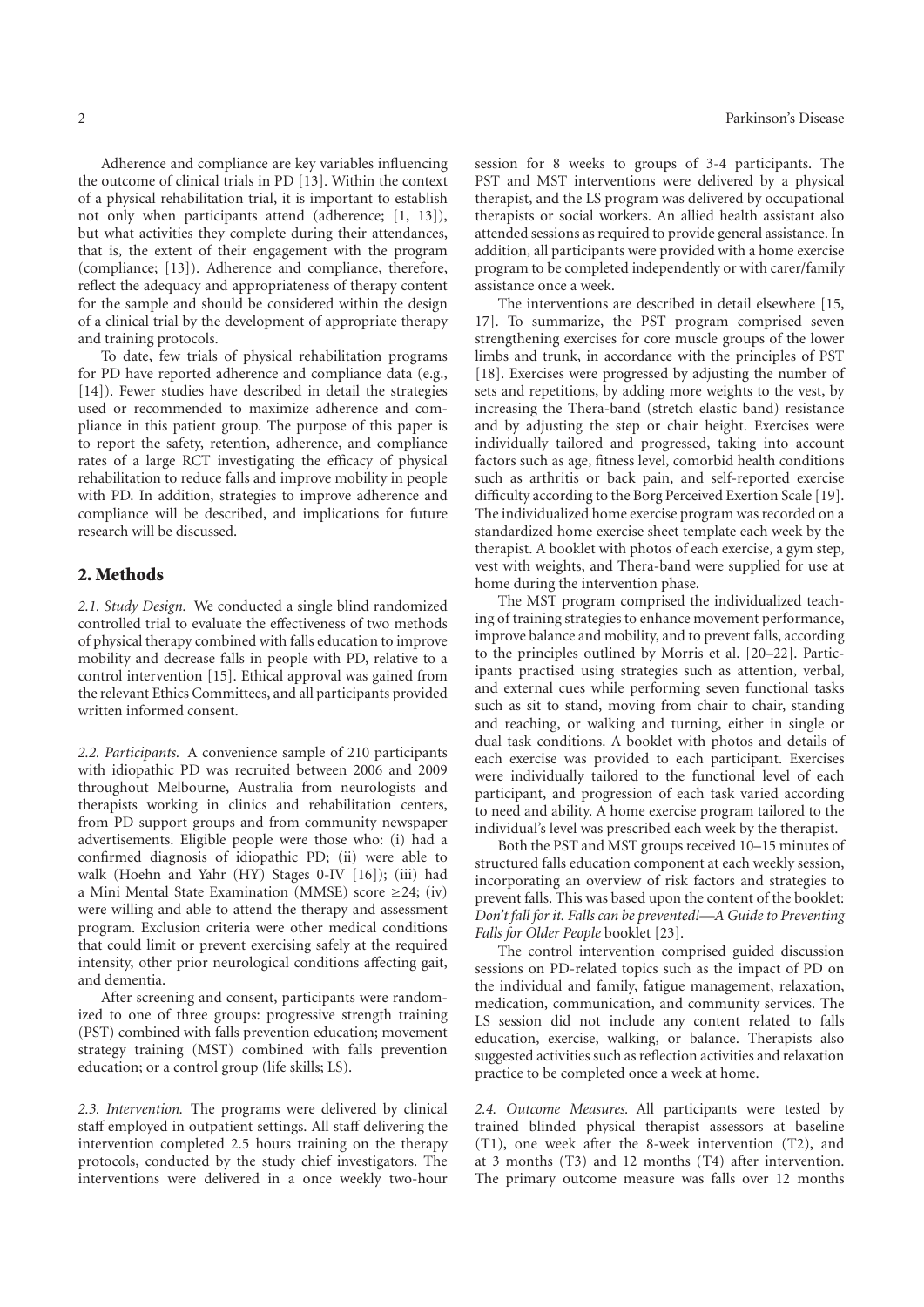after-intervention, as detailed previously [15]. Secondary outcome measures included measures of mobility, activity limitations, and quality of life.

*2.5. Outcome Measures for the Intervention Phase.* Intervention therapists recorded key details of therapy delivered after each session using custom designed forms. The therapy record for the intervention groups indicated compliance with key therapy concepts. For the MST group, this reflected the individual tailoring of activities to address functional movement difficulties. For the PST group, the record detailed the exercises, number of repetitions and sets, weights, and Thera-band resistance level. All participants were screened weekly at the intervention sessions for new adverse events, including new muscle soreness related to therapy. Falls were monitored using a Falls Calendar protocol [15]. This required people to enter falls on a calendar as they occurred and to telephone a falls hotline to answer questions relating to fall circumstances and consequences. Falls Calendars were completed during the intervention phase and for 12 months following intervention.

For the purposes of this study, feasibility was adopted as an umbrella term, encompassing the constructs of safety, retention, adherence, and compliance. *Safety* during the intervention phase was monitored by: (i) structured weekly screening by the intervention therapists for any new soreness lasting longer than 48 hours related to therapy; (ii) recording of adverse events that occurred during therapy; and (iii) fall rate during the intervention phase. *Retention* was defined in several ways: (i) the proportion of participants who attended the first post-intervention assessment; (ii) the proportion of participants who returned post-intervention Falls Calendars (reflecting the primary outcome measure of the overall trial); (iii) the proportion of participants who completed all followup assessments compared to the number who completed baseline assessments (note that this measure is the opposite of "dropouts"). *Adherence* considered the consistency of participant attendance at the intervention/control sessions. *Compliance* to the intervention was determined by the progression of exercises within each of the two intervention groups as evidenced by therapy records.

*2.6. Data Analysis.* Demographic data were gathered for each group for variables such as age, sex, disease duration, past history of falls, and comorbidities. Kaplan-Meier survival analysis was used to examine time to first fall during the intervention phase of the trial and compared between groups using Mantel-Cox log rank test. Between-group comparisons of adherence were assessed using an independent samples one-way Kruskal-Wallis test. Data were analysed using IBM SPSS version 19.0 (SPSS Corp, Chicago, Ill, USA) or STATA 8 (Stata Corp, College Station, Tex., USA) statistical software.

### **3. Results**

*3.1. Participants.* Two hundred ten participants (140 men, mean age (SD) of 67.9 (9.6), range 44–89 years) were randomized. Participants generally had mild to moderately

severe PD, reflected by a median modified HY stage (IQR) of 2.5 (2-3) and mean (SD) disease duration of 6.7 (5.6) years. Activity limitations, as measured by the Unified Parkinson's Disease Rating Scale (UPDRS) Part II activities of daily living, were also mild (mean (SD); 11.6 (5.9)). One hundred sixteen participants (55%) reported having falls over the previous 12 months, of whom 74 (64%) were repeat fallers. Freezing of gait was reported by more than half of the participants. Arthritis was the most commonly reported health condition, present in 92 (44%) of the sample, and 48 (23%) participants had a history of cancer or heart disease. The majority of participants were taking levodopa preparations or a combination of PD medications, with 19 on no PD-pharmacotherapy. One hundred fourteen (54%) participants were prescribed four or more medications, with 89 (42%) taking psychotropic medication.

*3.2. Delivery of Interventions.* The interventions were undertaken in four different outpatient centers located in different regions of Melbourne. Across the three years of the RCT, 8 physical therapists delivered the MST, 10 physical therapists delivered the PST and 6 occupational therapists or social workers delivered the LS program. Therapist professional experience varied markedly from new graduate (*<*1 year) to highly experienced (*>*30 years).

*3.3. Safety.* The safety of the interventions was assessed in three ways and is reported in Table 1. Structured weekly screening during the intervention phase identified new soreness lasting longer than 48 hours in 28 individuals (PST  $n = 18$ ; MST  $n = 10$ ). Seven individuals reported more than one episode of soreness (PST  $n = 6$ ; MST  $n = 1$ ). Typical reports included a transient increase of preexisting low back, hip or knee pain related to osteoarthritis, resolved by a modified program or over-the-counter medication. Fewer than one quarter of these participants attended a health service practitioner because of new soreness. No new soreness was reported to persist beyond the intervention phase and require intervention.

Secondly, three incidents occurred during the actual intervention sessions. Two MST participants reported single episodes of dizziness with subsequent medical assessment that were resolved without intervention or sequelae. A single participant from the PST group fell during the therapy session, with no reported injury. None of these incidents resulted in any ongoing consequence.

The third safety evaluation examined falls in 203 participants during the intervention phase. Fifty-eight people fell during this phase: (PST  $n = 10$ , MST  $n = 24$ , LS  $n = 24$ ). Falls frequency varied markedly; 32 people fell once or twice; 19 fell between 3 to 9 times; 7 fell 10 or more times. The median time to the first fall during the intervention phase was 14 days in the PST group and 9 days in the MST and LS groups. The time to first fall did not differ significantly between groups; Log rank test (Mantel Cox), Chi square = 2.08,  $df = 2$ ,  $P = 0.353$ .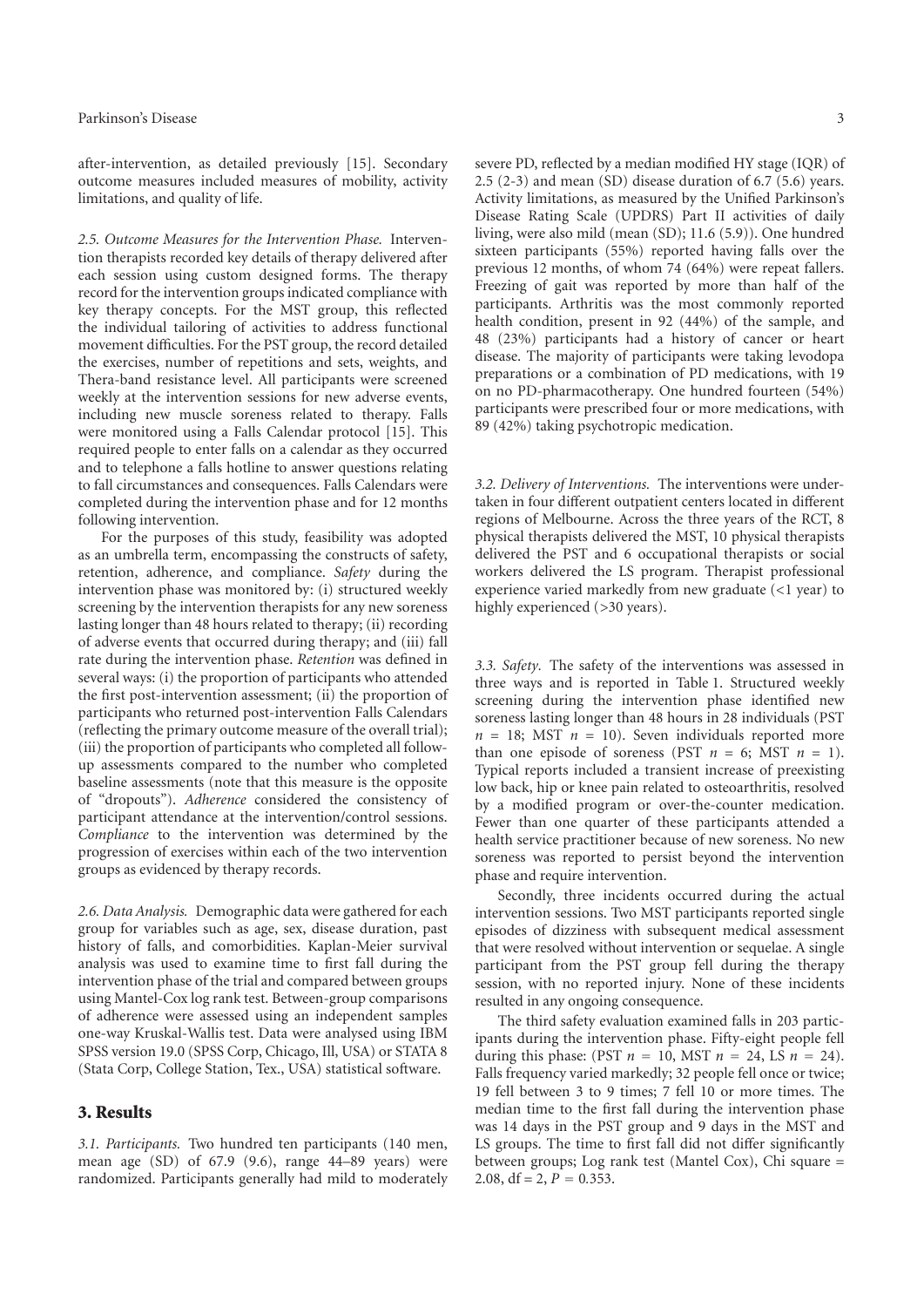|                                                  | <b>PST</b>            | <b>MST</b>                 | LS       |
|--------------------------------------------------|-----------------------|----------------------------|----------|
| "New soreness $>$ 48 hrs."                       |                       |                            |          |
| Occasions of new soreness ( $n = 36$ )           | 25                    | 11                         |          |
| Participants reporting new soreness ( $n = 28$ ) | 18                    | 10                         |          |
| Incidents during therapy sessions                | 1 (fall; no sequelae) | 2 (dizziness; no sequelae) |          |
| Falls during intervention phase                  |                       |                            |          |
| Number of fallers $(n)$                          | 10                    | 24                         | 24       |
| Falls frequency: median (IQR)                    | 0(0)                  | $0(0-1)$                   | $0(0-1)$ |
| Falls frequency: range $(n)$                     | $0 - 7$               | $0 - 24$                   | $0 - 52$ |
| Median time to first fall (days)                 | 14                    | 9                          | 9        |

TABLE 1: Safety during the intervention phase.

Table 2: Assessments attended across the course of the trial.

| Assessment                                         | PST $n$ (% of randomized) | MST $n$ (% of randomized) | LS $n$ (% of randomized) |
|----------------------------------------------------|---------------------------|---------------------------|--------------------------|
| TI (Baseline assessment)                           | 70 (100)                  | 69(100)                   | 71 (100)                 |
| T <sub>2</sub> (1 week after intervention phase)   | 69(98.6)                  | 68 (98.6)                 | 59(83.1)                 |
| T <sub>3</sub> (3/months after intervention phase) | 67(95.7)                  | 64 (92.8)                 | 54(76.1)                 |
| T4 (12 months after intervention phase)            | 65(92.9)                  | 63(91.3)                  | 56 (78.9)                |

*3.4. Retention.* Three aspects of retention of participants were considered related to attendance at the three posttherapy assessments and the return of Falls Calendars. The study protocol had allowed for a drop-out rate of 15% when determining the required sample size. Seven participants, six in the LS group and one in the MST group, withdrew prior to the intervention phase after being randomized to a group. Reasons for withdrawal included poor health (LS  $n = 2$ ), a preference for the exercise group (LS  $n = 1$ ), unable or no longer wanting to attend (LS  $n = 2$ , MST)  $n = 1$ , and deceased (LS  $n = 1$ ). Eight participants withdrew from the study during or after the intervention phase and did not return Falls Calendars during the 12 months followup phase. Six of these withdrew from the LS program, two due to health reasons, one as they did not want to continue (unspecified reason), one because he felt the group was "depressing", and two as they were not exercising or receiving falls education. One participant withdrew from PST for health reasons, and one participant from the MST group died of unrelated causes. One hundred ninety-six (93%) of the participants completed the T2 assessment at the end of the 8-week intervention phase (PST  $n = 69$ ; MST  $n = 68$ ; LS/control  $n = 59$ ; see Table 2).

Retention throughout the full trial period was high. One hundred ninety-five participants (93%) returned one or more Falls Calendars during the 12-month follow-up period (PST  $n = 69$ , MST  $n = 67$ , LS  $n = 59$ ). One hundred eightyfour participants (88%) provided falls data for the entire 12 months (PST *<sup>n</sup>* <sup>=</sup> 65, MST *<sup>n</sup>* <sup>=</sup> 65, LS *<sup>n</sup>* <sup>=</sup> 54). In the final evaluation of retention, 775 assessments of possible 840  $(210 \times 4$  occasions) were completed  $(92\%)$ . Participation at the final T4 assessment as a percentage of the total number randomized showed 93% of people in the PST group were reassessed, 91% of MST and 79% of participants in the LS program.

*3.5. Adherence.* Eight participants were randomized, but did not attend any therapy sessions (PST  $n = 0$ , MST  $n = 2$ , LS  $n = 6$ ). Adherence data are reported for the participants who attended at least one intervention session (PST *<sup>n</sup>* <sup>=</sup> 70, MST  $n = 67$ , LS  $n = 65$ ). Ninety percent of the PST participants attended between 6 and 8 sessions, with 3 participants (4%) attending fewer than 5 sessions. Ninety-three percent of the MST participants attended 6–8 sessions, with 2 participants (3%) attending fewer than 5 sessions. Seventy-eight percent of the LS participants attended between 6 and 8 sessions, with six participants (9%) attending fewer than 5 sessions. Participant attendance (as defined by attendance at  $\geq 6$ sessions or 75%) did not differ across the three groups (independent samples Kruskal-Wallis, *<sup>P</sup>* <sup>=</sup> *.*435). The PST group attended 82.5% of available sessions, the MST group 90.5%, and the LS group 80.7%.

#### *3.6. Compliance*

*3.6.1. Progressive Strength Training Group.* A review of the therapy records indicated that 89% of the participants were able to complete all seven suggested exercises within the 2 hour session. The remaining 11% were able to complete six exercises. Increasing the number of repetitions and/or sets was the most common form of progression, with 97% of participants (68 of 70) progressing in this manner. Eighty percent (56 of 70) of the participants used the vest with weights during the appropriate exercises. Of these, only 5 participants (9%) did not increase the weights across the course of the intervention. Both the step platform and Theraband (to resist trunk extension/rotation) were used by all participants. Thera-band resistance was increased for 57% of participants.

*3.6.2. Movement Strategy Training Group.* A review of the available therapy records  $(n = 64, \text{ missing data} = 3)$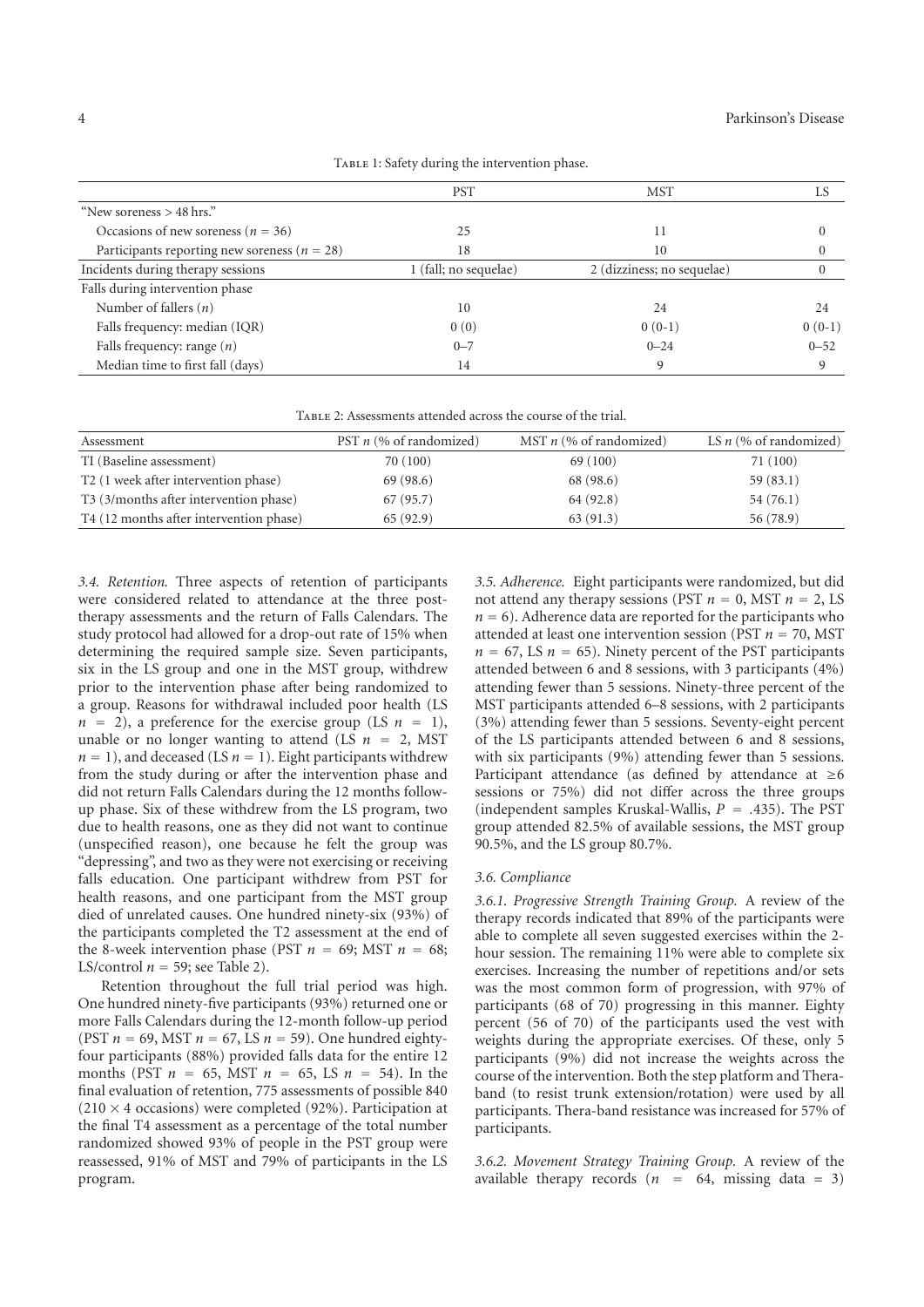indicated that over 86% (55/64) of the participants were able to routinely complete six or all seven activities within the 2-hour period. Increasing the number of repetitions and sets was the most common form of program progression, in conjunction with increasing the difficulty of the task. Progression of the task was highly variable according to each individual's task performance. For example, standing and reaching to an object in front of the participant may have progressed to moving the object further away, standing and placing an object down on the ground or up on a high shelf, to moving a heavier or more cumbersome object. Similarly, walking a straight line with long steps might have progressed to walking with a secondary motor task, with a secondary cognitive activity, to an obstacle course; standing up from a chair may have progressed by altering the height or compliance of the chair, or to standing up with an object in hand or standing up and walking off.

#### **4. Discussion**

The primary RCT described in this paper investigates the ability of two types of physical therapy to prevent falls in community-dwelling people with PD. The current secondary examination of feasibility demonstrates that these therapy programs can be successfully implemented within the context of an RCT. It also suggests they are feasible and may be safely translated to clinical practice.

*4.1. Safety.* As it was possible that these physical therapy programs might present safety risks, the first aspect of feasibility considered was the safety of the two active interventions. Both physical therapy interventions carried potential risks, either inherent in their content or specific to the population being treated. Each intervention aimed to extend participants to a high level of activity and performance, as high intensity exercise has been shown to be achievable in people with PD [24, 25]. The possibility, thus, existed of some consequent muscle soreness and/or joint stiffness, leading to the definition of a treatment-related minor adverse event as "soreness that lasted more than 48 hours or required attendance at a health professional." Falls risk was potentially increased by aspects of the MST program that targeted and challenged aspects of motor performance such as balance, reach, and stride length. The PST program explicitly encouraged participants to work with increasing weights and resistance, potentially risking muscle, and joint problems. Participants were primarily older people (mean age  $67.9 \pm 9.7$  years), potentially carrying a relatively high proportion of orthopedic conditions (osteoarthritis, osteoporosis) and other comorbidities [26]. Further, PD itself is strongly associated with impaired balance and increased falls risk [1, 27]. Finally, there was the possibility that increased confidence, as a result of intervention, might increase activity or risk taking and result in further falls. Evaluation of the safety of these interventions was therefore of key importance.

During the intervention, no adverse events with sequelae were reported. There were no injuries during the therapy

sessions. Only 36 instances of "increased soreness *>* than 48 hours" occurred after the 1367 sessions attended, many in individuals with a history of back pain or osteoarthritis. A number of people were unsure whether it was the intervention or concurrent activities such as gardening or exercise that had triggered the soreness, and a visit to a health professional was necessary in fewer than one quarter of the instances reported. These results support the safety of the PST and MST programs in an older population with mildmoderate disability with a range of comorbidities.

There were no group differences between the time to first fall during the intervention phase. This suggested that neither working to improve participants' functional motor performance in the MST group nor increasing their functional strength in the PST group may have led them to undertake risky behaviors and fall as a result of overconfidence. We conclude that both therapy programs can be safely implemented in this population.

*4.1.1. Retention.* A key factor in achieving meaningful results from an RCT is the retention of adequate participant numbers. Retaining participants from any older population in a clinical trial over 12 months or more can be difficult [12, 13]. The retention level in the current trial exceeded expectations in all three measures relating to post-intervention assessment and Falls Calendar data. Falls data for the full twelve months were available from 184 (88%) participants. This compares very favorably with returns of 78% over 6 months in people with PD [27] and over 75% return of monthly falls questionnaires in elderly fallers [28].

The other measures of retention, attendance at T2 and attendance at all 4 assessments over baseline attendance (14 months from randomization), achieved greater than 90 percent retention, very similar to the 92% achieved over 6 months by Tickle-Degnan et al. [29]. Two other RCTs in PD reported differing retention rates over 12-months as measured by attendance at assessments. Only 51 percent of people with PD in one 12 month randomized controlled crossover trial attended all three of the assessments [12], whereas results equivalent to ours were found in a much smaller  $(n = 56)$  study of Qigong with almost 94 percent of people returning for their 12 months assessment [30].

Differential attrition between intervention and control groups can affect the equivalence of the groups achieved by randomization at the outset of a trial [31, 32]. In most cases, attrition tends to be greater in the control group [12, 30], although sometimes the intervention carries a level of adverse effects that may cause more people to drop out of the active group [33, 34]. Whilst more participants were lost to follow up in our control group than in the therapy groups, the differences were small. The provision of a control intervention that was similar in duration, group dynamics, and relevance to the exercise interventions appeared to optimize retention and may have limited dropouts.

*4.1.2. Adherence.* Adherence, as defined by session attendance during the intervention phase, was also satisfactory with over 80% of available sessions attended by each group.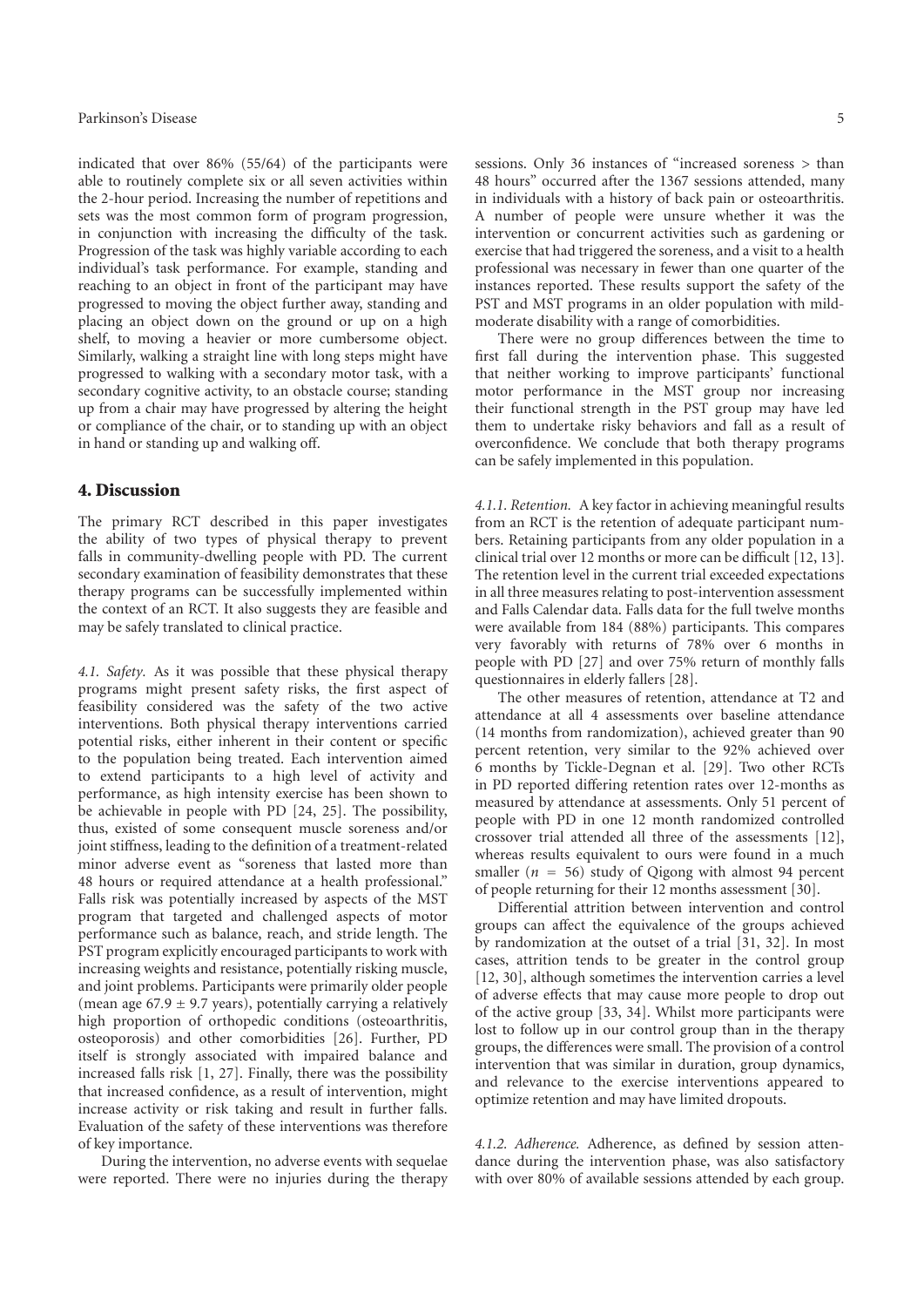Two smaller RCTs in PD ( $n = 68$  and 116 resp.) reported adherences of 93% [2] and between 86% and 92% over 6 weeks intervention periods [2, 29]. Other reports of adherence in the literature are either over much longer periods [12, 14, 30], in different populations (e.g., [13, 28]), or involved physical therapy in the home setting [1, 9]. The determinants of satisfactory adherence rates are likely to be complex. There may be a degree of selection bias, as people who are willing to participate in research may be more likely to adhere to a program than those who refuse. Other factors such as locale, professional supervision by physical therapists, and social interaction may be relevant [35].

*4.1.3. Compliance.* Evaluation of therapist and participant compliance to the protocol interventions is important to interpreting the key results of a trial. It also determines how effectively the interventions can be implemented as treatments in the wider context. Despite this, it is seldom reported. In our study, over 85% of participants were able to complete all or nearly all of the prescribed exercises, despite a mean age of 68 years and mild to moderate signs of PD (median modified HY of 2.5). Only one other paper, to our knowledge, reports the ability of people with PD to comply with the content of a therapy intervention to reduce falls [14]. In this small RCT ( $n = 48$ ), compliance with 6 months of exercise therapy performed primarily at home was evaluated. Only 25% of participants were able to complete all prescribed exercises, with another 25% completing fewer than half of them, possibly because motivation may be different when exercising alone.

We believe compliance with therapy content was enhanced by the booklet of photographically illustrated exercise descriptions provided to each participant in the two exercise groups. Enlarged photographs were also placed at exercise stations in the various therapy locations to improve the accuracy of exercise performance, and correct performance was further facilitated by the presence of both a physical therapist and a trained assistant. The therapy protocol clearly directed that each participant should be working at a hard but achievable level (modified Perceived Exertion Scale levels [19]) that should have fully engaged participation.

The strong compliance with content may also reflect the participants' relationship with and confidence in the treating therapists as well as the therapists' confidence in the trial exercise protocol. Importantly, the therapist was always the final judge of how the participant was to perform each activity and at what level, supporting their professional skill and understanding. As this level of compliance with program content was achieved by a number of different therapists of widely varying years of clinical experience, it appears that the content was well defined and easy to implement.

Although not formally assessed, many individuals from our three groups volunteered that they had enjoyed their participation. In part, this probably reflected the supportive relationships and camaraderie that developed between group members, reducing social isolation [36]. It was informally observed that group members supported each other despite differing levels of disability. Such information sharing has been reported as a desired outcome in PD [36]. These factors are likely to have enhanced adherence and compliance in the therapy groups.

An important aspect to designing a randomized controlled trial is setting up the control group. Ideally, a control group should be exposed to similar duration and intensity of contact time as the intervention group, meeting the needs for education, attention, and socialization. The results of this study suggest that the LS program fulfilled these aims. The group's focus on PD specific topics [36] such as medication management, fatigue management, and communication was a strong point, building on the camaraderie and mutual support provided by members to each other. Control groups can often suffer from poor retention and adherence [12], particularly if they are simply a "wait list" group. Our results and others [11, 37] suggest that participant-relevant education helps improve group participation, particularly if social interaction and support within the group can be fostered. We conclude that guided small group discussions on topics of relevance can be recommended as a viable control program in the design of controlled clinical trials.

#### **5. Conclusions**

In the rehabilitation literature, there are few reports of the feasibility, safety, and adverse events associated with physical therapy for people living with Parkinson's disease. Our results address this gap and show that, when combined with a falls education program, strategy training and strength training can be safely implemented in a community-based sample of people with idiopathic PD. We also found that a life-skill social and education program was an effective control intervention that maintained interest without providing the active ingredients of therapy. Protocols could be easily followed by clinicians with varying levels of expertise, allowing for replication in future trials throughout the world.

#### **Acknowledgment**

This project has been funded by a Michael J Fox Foundation (US) Clinical Discovery Grant. H. B. Menz is currently a National Health and Medical Research Council Fellow (Clinical Career Development Award, ID: 433049).

#### **References**

- [1] A. Ashburn, L. Fazakarley, C. Ballinger, R. Pickering, L. D. McLellan, and C. Fitton, "A randomised controlled trial of a home based exercise programme to reduce the risk of falling among people with Parkinson's disease," *Journal of Neurology, Neurosurgery and Psychiatry*, vol. 78, no. 7, pp. 678–684, 2007.
- [2] T. Ellis, C. J. de Goede, R. G. Feldman, E. C. Wolters, G. Kwakkel, and R. C. Wagenaar, "Efficacy of a physical therapy program in patients with Parkinson's disease: a randomized controlled trial," *Archives of Physical Medicine and Rehabilitation*, vol. 86, no. 4, pp. 626–632, 2005.
- [3] M. E. Morris, R. Iansek, and B. Kirkwood, "A randomized controlled trial of movement strategies compared with exercise for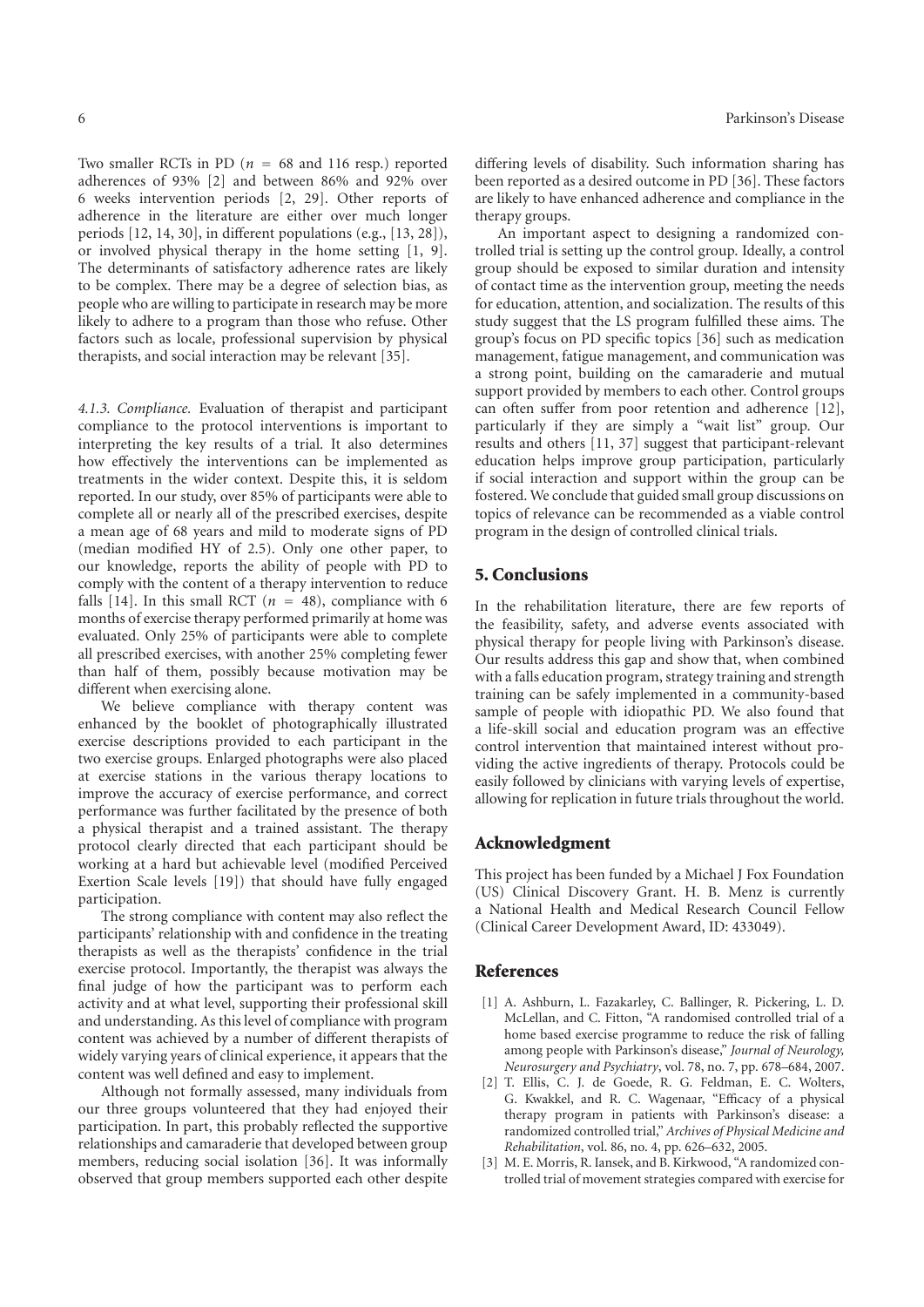people with Parkinson's disease," *Movement Disorders*, vol. 24, no. 1, pp. 64–71, 2009.

- [4] M. Schenkman, T. M. Cutson, M. Kuchibhatla et al., "Exercise to improve spinal flexibility and function for people with Parkinson's disease: a randomized, controlled trial," *Journal of the American Geriatrics Society*, vol. 46, no. 10, pp. 1207–1216, 1998.
- [5] P. Trend, J. Kaye, H. Gage, C. Owen, and D. Wade, "Shortterm effectiveness of intensive multidisciplinary rehabilitation for people with Parkinson's disease and their carers," *Clinical Rehabilitation*, vol. 16, no. 7, pp. 717–725, 2002.
- [6] H. Gage and L. Storey, "Rehabilitation for Parkinson's disease: a systematic review of available evidence," *Clinical Rehabilitation*, vol. 18, no. 5, pp. 463–482, 2004.
- [7] V. A. Goodwin, S. H. Richards, R. S. Taylor, A. H. Taylor, and J. L. Campbell, "The effectiveness of exercise interventions for people with Parkinson's disease: a systematic review and metaanalysis," *Movement Disorders*, vol. 23, no. 5, pp. 631–640, 2008.
- [8] M. Johnston and E. Chu, "Does attendance at a multidisciplinary outpatient rehabilitation program for people with Parkinson's disease produce quantitative short term or long term improvements? A systematic review," *NeuroRehabilitation*, vol. 26, no. 4, pp. 375–383, 2010.
- [9] A. Nieuwboer, G. Kwakkel, L. Rochester et al., "Cueing training in the home improves gait-related mobility in Parkinson's disease: the RESCUE trial," *Journal of Neurology, Neurosurgery and Psychiatry*, vol. 78, no. 2, pp. 134–140, 2007.
- [10] S. H. J. Keus, M. Munneke, M. J. Nijkrake, G. Kwakkel, and B. R. Bloem, "Physical therapy in Parkinson's disease: evolution and future challenges," *Movement Disorders*, vol. 24, no. 1, pp. 1–14, 2009.
- [11] S. H. J. Keus, B. R. Bloem, E. J. M. Hendriks, A. B. Bredero-Cohen, and M. Munneke, "Evidence-based analysis of physical therapy in Parkinson's disease with recommendations for practice and research," *Movement Disorders*, vol. 22, no. 4, pp. 451–460, 2007.
- [12] D. T. Wade, H. Gage, C. Owen, P. Trend, C. Grossmith, and J. Kaye, "Multidisciplinary rehabilitation for people with Parkinson's disease: a randomised controlled study," *Journal of Neurology Neurosurgery and Psychiatry*, vol. 74, no. 2, pp. 158– 162, 2003.
- [13] E. V. Cyarto, W. J. Brown, and A. L. Marshall, "Retention, adherence and compliance: important considerations for home- and group-based resistance training programs for older adults," *Journal of Science and Medicine in Sport*, vol. 9, no. 5, pp. 402–412, 2006.
- [14] N. E. Allen, C. G. Canning, C. Sherrington et al., "The effects of an exercise program on fall risk factors in people with Parkinson's disease: a randomized controlled trial," *Movement Disorders*, vol. 25, no. 9, pp. 1217–1225, 2010.
- [15] M. Morris et al., "Falls and mobility in Parkinson's disease: protocol for a randomised controlled clinical trial," *BMC Neurology*, vol. 11, no. 93, 2011.
- [16] M. M. Hoehn and M. D. Yahr, "Parkinsonism: onset, progression and mortality," *Neurology*, vol. 17, no. 5, pp. 427–442, 1967.
- [17] J. J. Watts, J. L. McGinley, F. Huxham et al., "Cost effectiveness of preventing falls and improving mobility in people with Parkinson disease: protocol for an economic evaluation alongside a clinical trial," *BMC Geriatrics*, vol. 8, p. 23, 2008.
- [18] W. J. Kraemer, K. Adams, E. Cafarelli et al., "Progression models in resistance training for healthy adults," *Medicine and Science in Sports and Exercise*, vol. 34, no. 2, pp. 364–380, 2002.
- [19] C. Foster, J. A. Florhaug, J. Franklin et al., "A new approach to monitoring exercise training," *Journal of Strength and Conditioning Research*, vol. 15, no. 1, pp. 109–115, 2001.
- [20] M. E. Morris, "Movement disorders in people with Parkinson disease: a model for physical therapy," *Physical Therapy*, vol. 80, no. 6, pp. 578–597, 2000.
- [21] M. E. Morris, "Locomotor training in people with Parkinson disease," *Physical Therapy*, vol. 86, no. 10, pp. 1426–1435, 2006.
- [22] M. E. Morris, C. L. Martin, and M. L. Schenkman, "Striding out with Parkinson disease: evidence-based physical therapy for gait disorders," *Physical Therapy*, vol. 90, no. 2, pp. 280– 288, 2010.
- [23] Commonwealth of Australia, *Don't Fall for It. Falls Can Be Prevented!—A Guide to Preventing Falls for Older People*, Commonwealth of Australia, Canberra, ACT, Australia, 2007.
- [24] L. E. Dibble, T. Hale, R. L. Marcus, J. P. Gerber, and P. C. LaStayo, "The safety and feasibility of high-force eccentric resistance exercise in persons with Parkinson's disease," *Archives of Physical Medicine and Rehabilitation*, vol. 87, no. 9, pp. 1280–1282, 2006.
- [25] L. E. Dibble, T. F. Hale, R. L. Marcus, J. P. Gerber, and P. C. LaStayo, "High intensity eccentric resistance training decreases bradykinesia and improves quality of life in persons with Parkinson's disease: a preliminary study," *Parkinsonism and Related Disorders*, vol. 15, no. 10, pp. 752–757, 2009.
- [26] F. Prince, H. Corriveau, R. Hebert, and D. A. Winter, "Gait in ´ the elderly," *Gait and Posture*, vol. 5, no. 2, pp. 128–135, 1997.
- [27] G. K. Kerr, C. J. Worringham, M. H. Cole, P. F. Lacherez, J. M. Wood, and P. A. Silburn, "Predictors of future falls in Parkinson disease," *Neurology*, vol. 75, no. 2, pp. 116–124, 2010.
- [28] S. R. Lord, S. Castell, J. Corcoran et al., "The effect of group exercise on physical functioning and falls in frail older people living in retirement villages: a randomized, controlled trial," *Journal of the American Geriatrics Society*, vol. 51, no. 12, pp. 1685–1692, 2003.
- [29] L. Tickle-Degnen, T. Ellis, M. H. Saint-Hilaire, C. A. Thomas, and R. C. Wagenaar, "Self-management rehabilitation and health-related quality of life in Parkinson's disease: a randomized controlled trial," *Movement Disorders*, vol. 25, no. 2, pp. 194–204, 2010.
- [30] T. Schmitz-Hübsch, D. Pyfer, K. Kielwein, R. Fimmers, T. Klockgether, and U. Wüllner, "Qigong exercise for the symptoms of Parkinson's disease: a randomized, controlled pilot study," *Movement Disorders*, vol. 21, no. 4, pp. 543–548, 2006.
- [31] K. F. Schulz and D. A. Grimes, "Sample size slippages in randomised trials: exclusions and the lost and wayward," *The Lancet*, vol. 359, no. 9308, pp. 781–785, 2002.
- [32] D. Sackett, W. Richardson, W. Rosenberg, and R. Haynes, *Evidence Based Medicine: How to Practice and Teach EBM*, Churchill Livingstone, New York, NY, USA, 1997.
- [33] M. L. Pollock, J. F. Carroll, J. E. Graves et al., "Injuries and adherence to walk/jog and resistance training programs in the elderly," *Medicine and Science in Sports and Exercise*, vol. 23, no. 10, pp. 1194–1200, 1991.
- [34] S. F. E. Praet, E. S. J. van Rooij, A. Wijtvliet et al., "Brisk walking compared with an individualised medical fitness programme for patients with type 2 diabetes: a randomised controlled trial," *Diabetologia*, vol. 51, no. 5, pp. 736–746, 2008.
- [35] M. M. Madureira, L. Takayama, A. L. Gallinaro, V. F. Caparbo, R. A. Costa, and R. M. R. Pereira, "Balance training program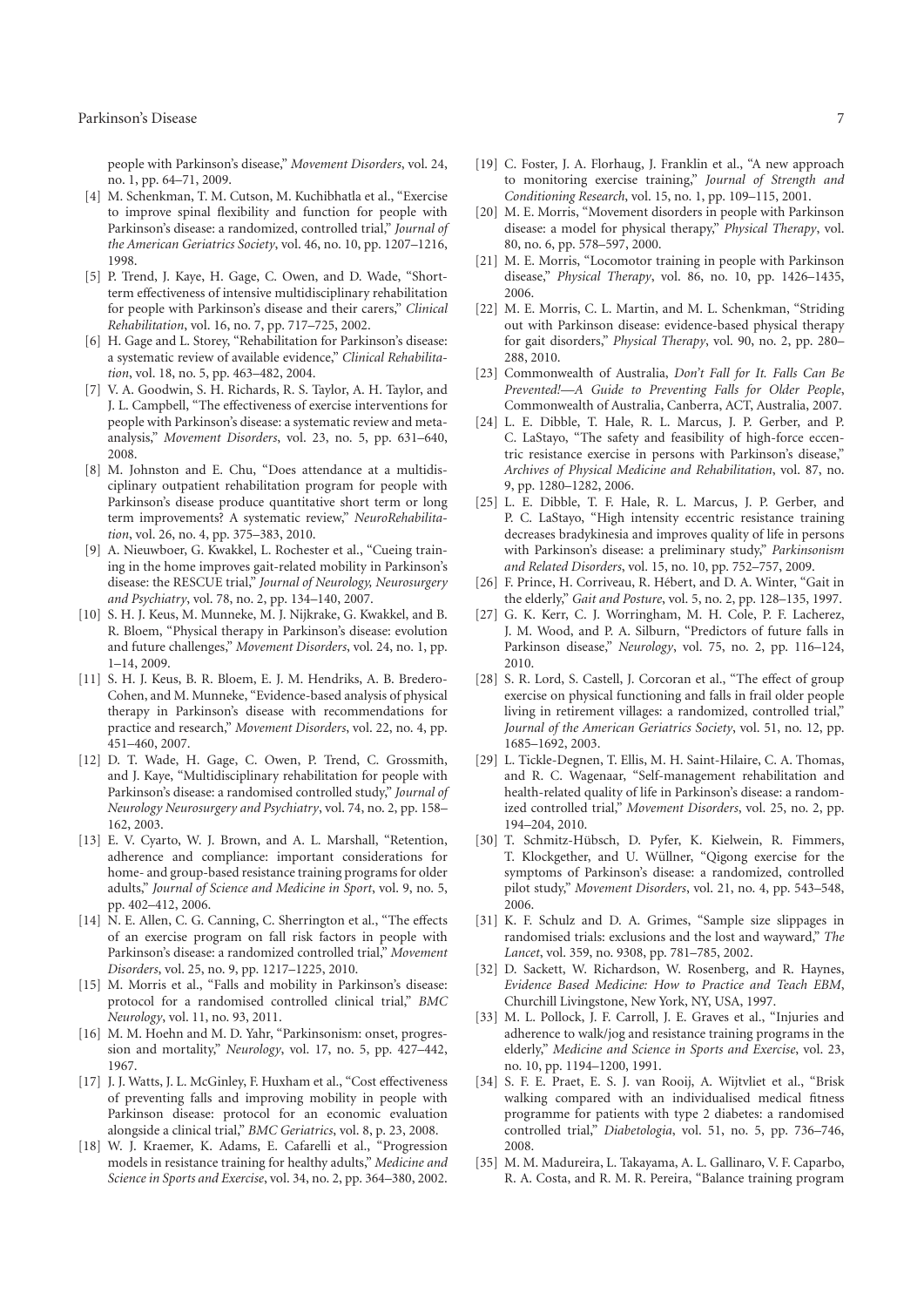is highly e ffective in improving functional status and reducing the risk of falls in elderly women with osteoporosis: a randomized controlled trial," *Osteoporosis International*, vol. 18, no. 4, pp. 419–425, 2007.

- [36] M. O'Brien, K. J. Dodd, and B. Bilney, "A qualitative analysis of a progressive resistance exercise programme for people with Parkinson's disease," *Disability and Rehabilitation*, vol. 30, no. 18, pp. 1350–1357, 2008.
- [37] W. H. Ettinger Jr., R. Burns, S. P. Messier et al., "A randomized trial comparing aerobic exercise and resistance exercise with a health education program in older adults with knee osteoarthritis: the Fitness Arthritis and Seniors Trial (FAST)," *Journal of the American Medical Association*, vol. 277, no. 1, pp. 25–31, 1997.